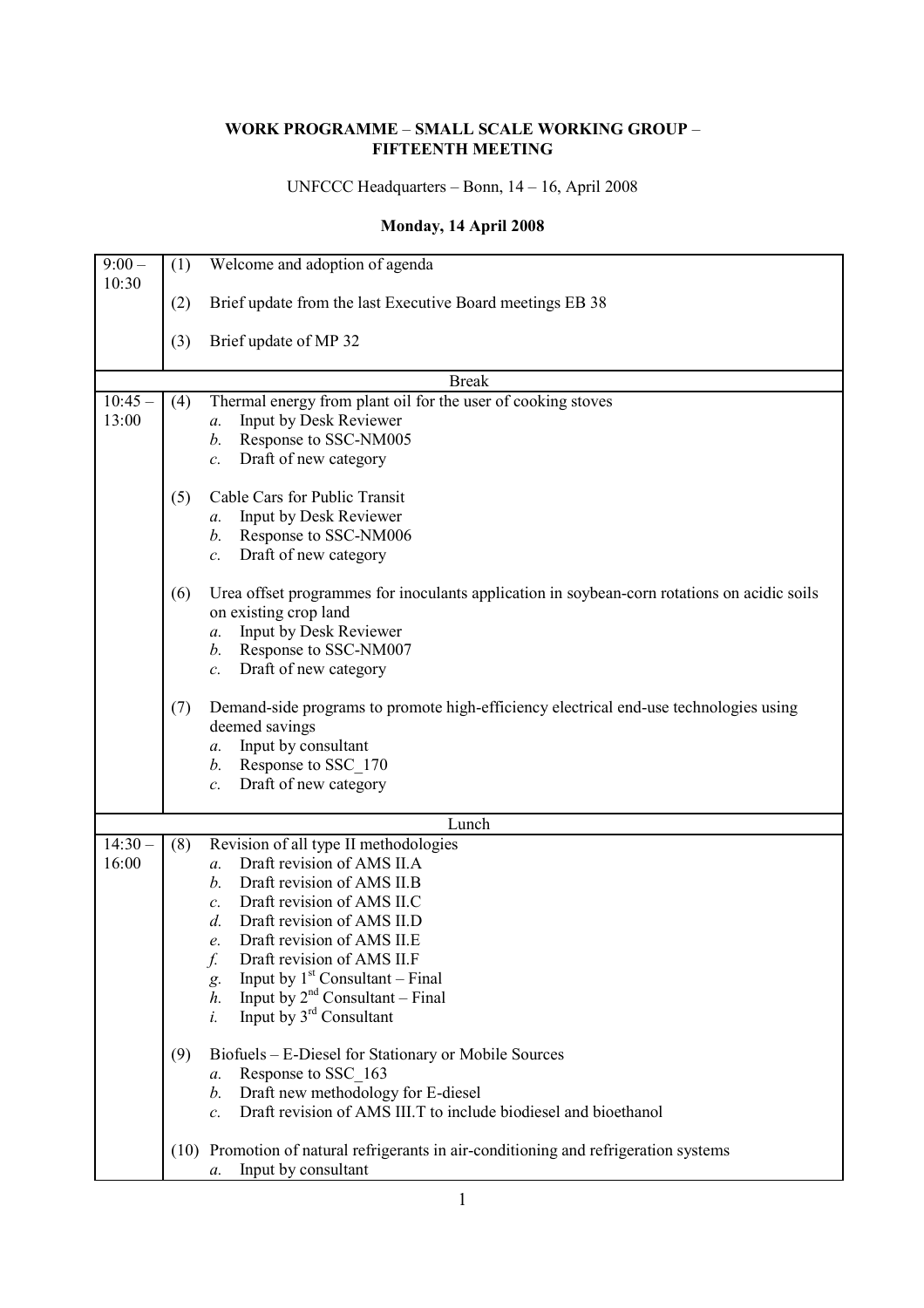|              | Response to SSC 171<br>b.                                                                                                                                                                     |  |  |  |  |
|--------------|-----------------------------------------------------------------------------------------------------------------------------------------------------------------------------------------------|--|--|--|--|
|              | Draft of new category<br>$\mathcal{C}$ .                                                                                                                                                      |  |  |  |  |
|              |                                                                                                                                                                                               |  |  |  |  |
| <b>Break</b> |                                                                                                                                                                                               |  |  |  |  |
| $16:15-$     | (11) Revision AMS III.H: methane recovery in waste water treatment                                                                                                                            |  |  |  |  |
| 19:00        | Response to SSC 157<br>$a_{\cdot}$                                                                                                                                                            |  |  |  |  |
|              | Draft of new category<br><i>b</i> .                                                                                                                                                           |  |  |  |  |
|              | (12) Fugitive methane recovery from mining operations<br>Response to SSC-NM001<br>$a_{\cdot}$                                                                                                 |  |  |  |  |
|              | b. Draft of new category                                                                                                                                                                      |  |  |  |  |
|              | (13) Methodology for energy efficiency improvement in industrial facilities – Generation projects<br>Response to SSC-NM002<br>$a_{\cdot}$<br>Draft of new category<br>b.                      |  |  |  |  |
|              | (14) Switching from High Carbon-Intensive Energy Source (HCES) to Low Carbon-intensive<br>Energy Source (LCES) in a facility<br>Response to SSC-NM003<br>$a$ .<br>Draft of new category<br>b. |  |  |  |  |

# **Tuesday, 15 April 2008**

| $9:00 -$<br>10:30 |      | (15) Clarification on applicability of AMS II.D and III.B: energy efficiency and fuel switch<br>measures taken in a facility simultaneously<br>Fast track Response to SSC_162 (finalised)<br>$a$ .                               |
|-------------------|------|----------------------------------------------------------------------------------------------------------------------------------------------------------------------------------------------------------------------------------|
|                   |      | (16) Query on energy efficiency measures with more than one emission reduction component<br>a. Fast Track Response to SSC 166                                                                                                    |
|                   |      | (17) Query on Power Output to grid in hydro projects<br>Response to SSC_164<br>a.                                                                                                                                                |
|                   |      | (18) Modification of Methane Conversion Factors acc. to clime and residence time<br>Response to SSC_165<br>$a$ .                                                                                                                 |
|                   |      | (19) Clarification on the use of the methodology AMS III. E for avoiding $CO2$ emission production<br>from biomass decay open burning through controlled combustion<br>Fast Track Response to SSC 167 (finalised)<br>$a_{\cdot}$ |
|                   |      | (20) Inclusion of HFC emission reductions in the baseline under AMS II.C<br>Fast Track Response to SSC 168 (finalised)<br>$a$ .                                                                                                  |
|                   |      | (21) Clarification regarding the applicability of the small-scale methodology AMS II.D<br>Fast Track Response to SSC 169 (finalised)<br>a.                                                                                       |
|                   |      | (22) Clarification on use of AMS I.C and AMS I.D for a project using biogas from wastewater<br>a. Fast Track Response to SSC 173 (finalised)                                                                                     |
|                   | (23) | Clarification on the use of AMS I.C related to renewable biomass cogeneration projects that<br>export of electricity to the grid<br>Fast Track Response to SSC_174 (finalised)<br>$a_{\cdot}$                                    |
|                   | (24) | Clarification regarding metering the energy produced by a sample of the systems<br>a. Fast Track Response to SSC 175 (finalised)                                                                                                 |